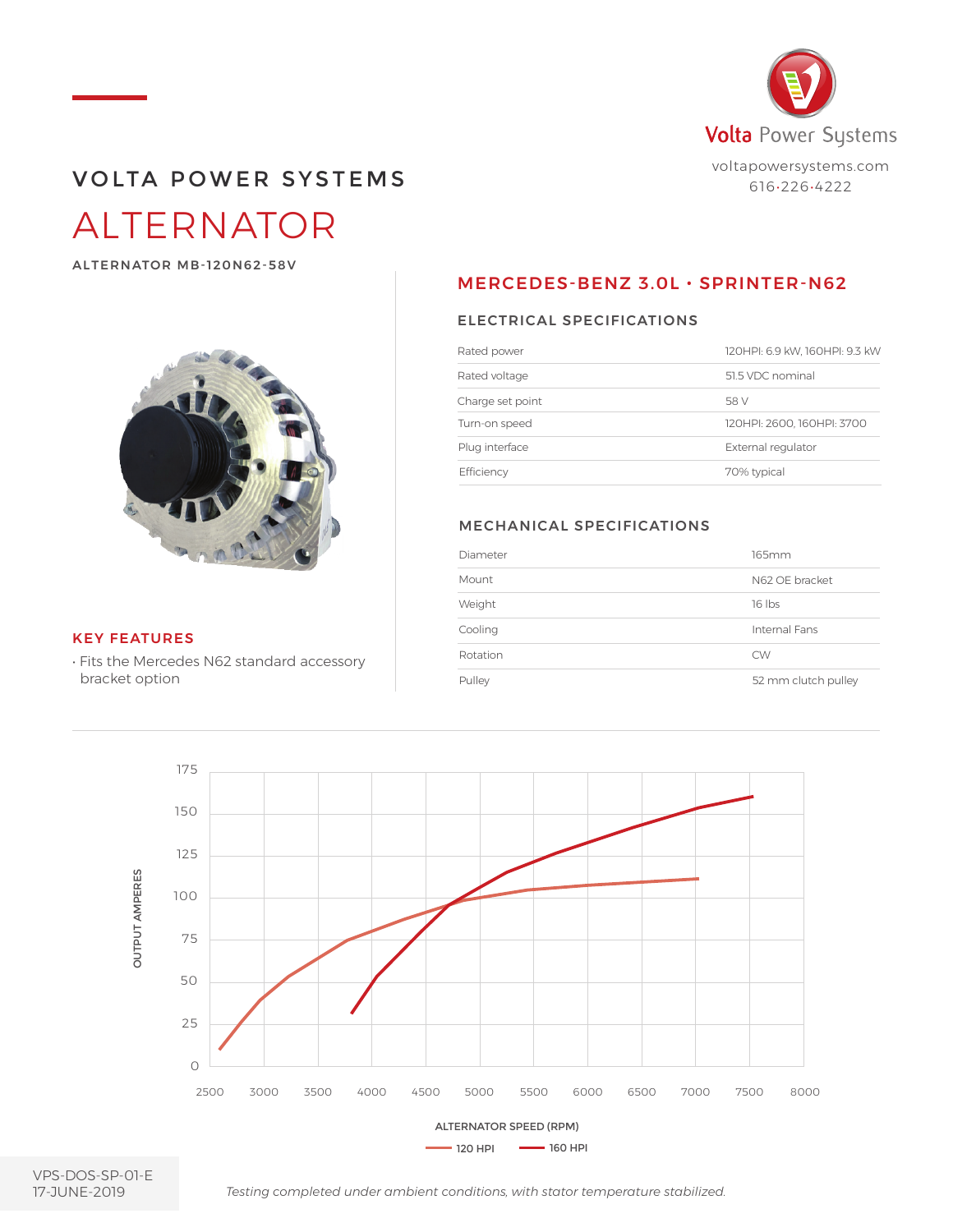

### VOLTA POWER SYSTEMS

### ALTERNATOR 120FTAN-58



### KEY FEATURES

- Custom windings
- High Performance heat sink
- Internal Regulator interface
- Designed to meet MIL standards

### ELECTRICAL SPECIFICATIONS

| Rated power              | 6.000W            |
|--------------------------|-------------------|
| Rated voltage            | 48 VDC nominal    |
| Rotation                 | <b>CW</b>         |
| Output Current (nominal) | 120 amps          |
| Charge voltage set point | 58V               |
| Recommended pulley ratio | Customer specific |
| Output at engine idle    | Customer specific |
| Plug interface           | N/A               |
| Efficiency:              | 80% typical       |

### MECHANICAL SPECIFICATIONS

| Diameter  | 6.5"                                |
|-----------|-------------------------------------|
| Mount     | Ford, MB and other<br>small diesels |
| Weight    | 16 lbs                              |
| Regulator | Custom EXT                          |
| Stator    | Proprietary                         |
| Pulley    | <b>Customer Specific</b>            |
| Cooling   | Internal Fans                       |

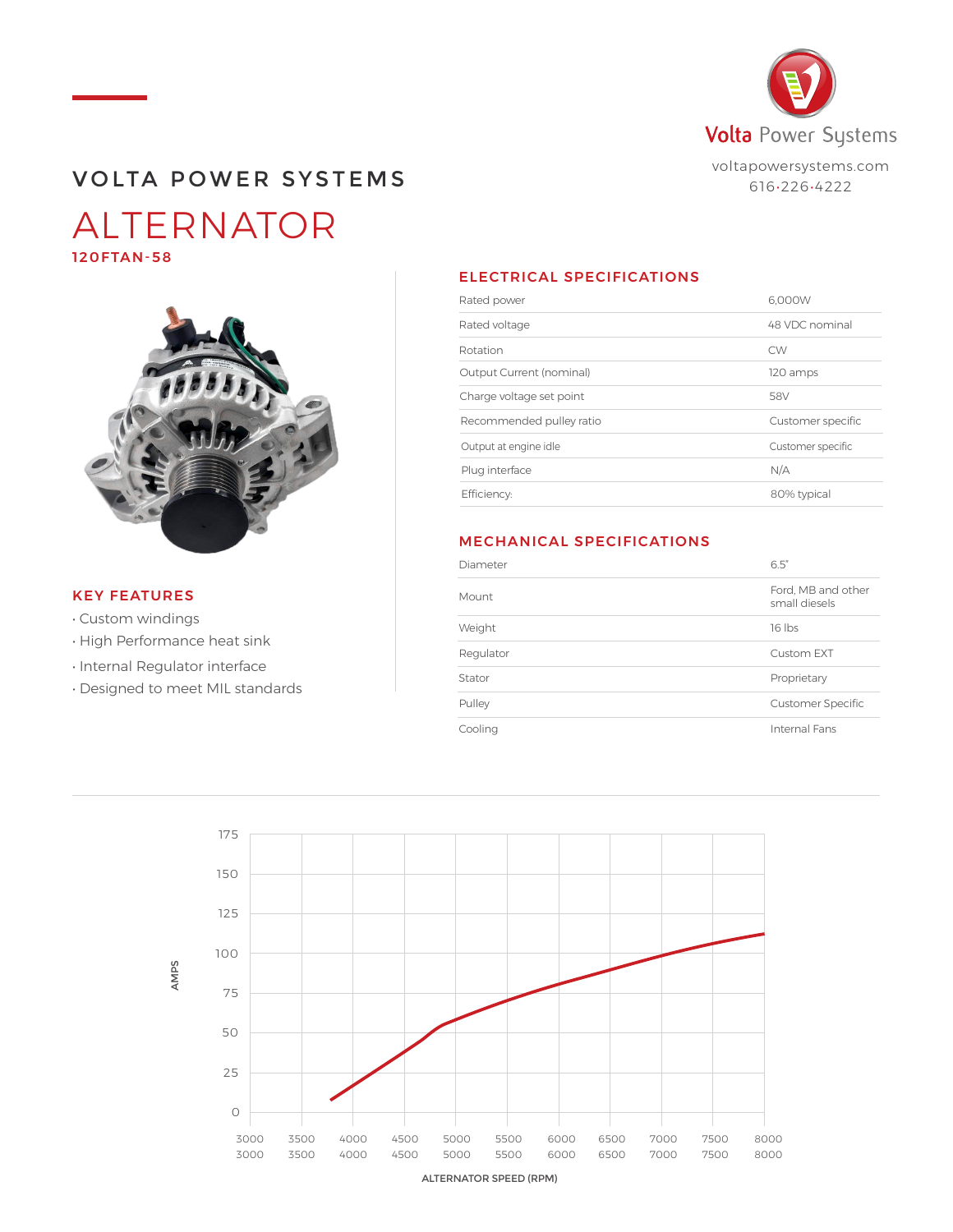

### VOLTA POWER SYSTEMS

# ALTERNATOR

160GM92V-58



### KEY FEATURES

- Custom windings
- High Performance heat sink
- Internal Regulator interface
- Designed to meet MIL standards

### ELECTRICAL SPECIFICATIONS

| Rated power              | 8.000W            |
|--------------------------|-------------------|
| Rated voltage            | 58 VDC            |
| Rotation                 | <b>CW</b>         |
| Output Current (nominal) | 160 amps          |
| Charge voltage set point | 58V               |
| Recommended pulley ratio | Customer specific |
| Output at engine idle    | Customer specific |
| Plug interface           | N/A               |
| Efficiency:              | 80% typical       |
|                          |                   |

### MECHANICAL SPECIFICATIONS

| Diameter  | 6.5"                     |
|-----------|--------------------------|
| Mount     | GM, Ford, and others     |
| Weight    | 16 lbs                   |
| Regulator | Custom EXT               |
| Stator    | Proprietary              |
| Pulley    | <b>Customer Specific</b> |
| Cooling   | Internal Fans            |